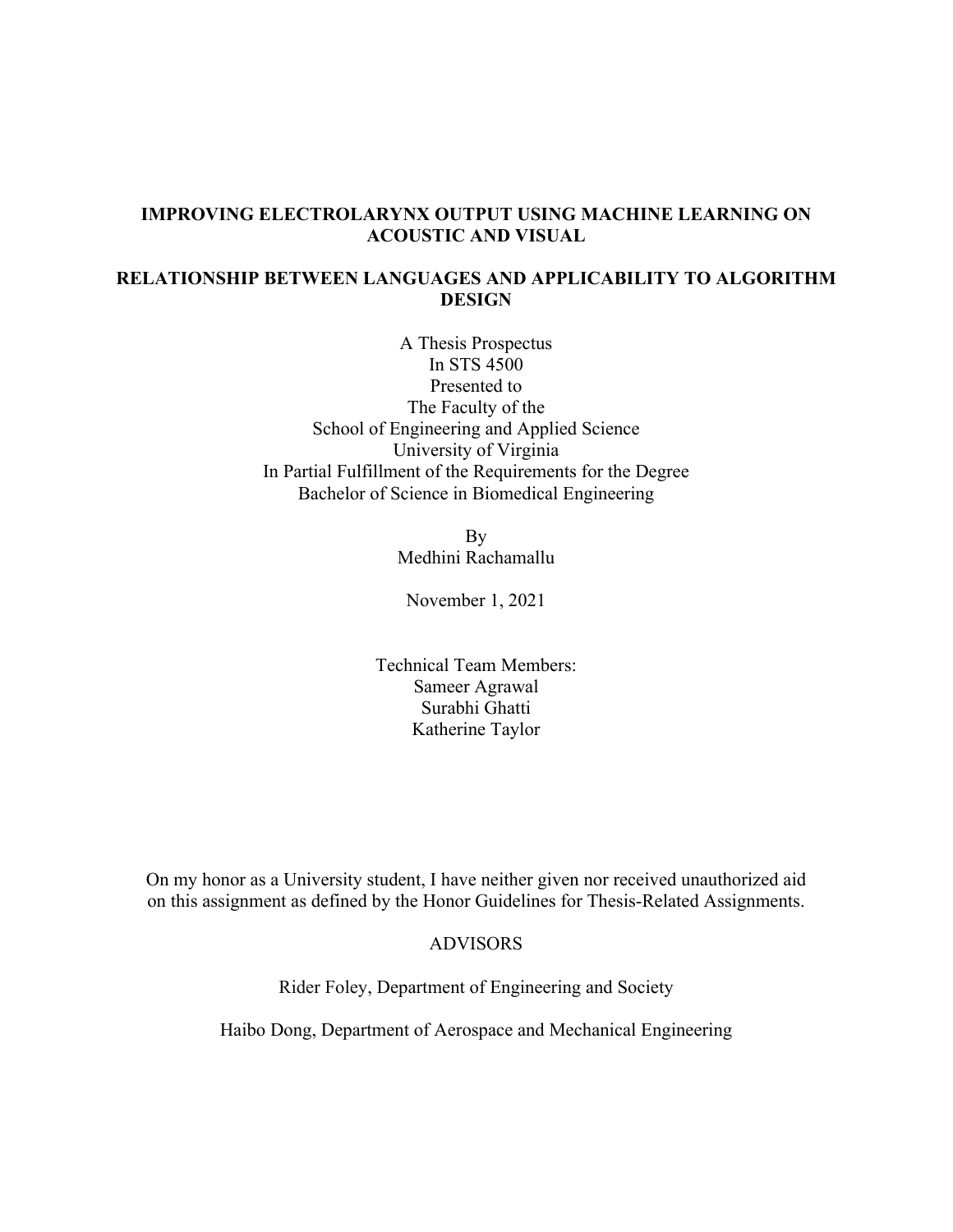# **Introduction**

Every year, over 3000 patients undergo a total laryngectomy, full removal of the voice box, to treat laryngeal cancer (Kohlberg, Gal, & Lalwani, 2016). During the procedure, the larynx is removed, and the trachea (the windpipe) is separated from the throat, severing the connection between the lungs and the mouth (Figure 1). This prevents movement of air to the mouth which creates sound (American Cancer Society [ACS], 2021). Therefore, laryngectomees, patients who have undergone a laryngectomy, lose their ability to speak and are forced to acquire alternative means of communication including gesture, writing, and voice restoration therapies.

After Laryngectomy

**Before Laryngectomy** 



**Figure 1***. Physical Changes Due to Total Laryngectomy*. This figure demonstrates how the trachea changes after a laryngectomy (Albirmawy, Elsheikh, Saafan, & Elsheikh, 2006). The air cannot flow from the lungs to the mouth anymore, which means no sounds can be created.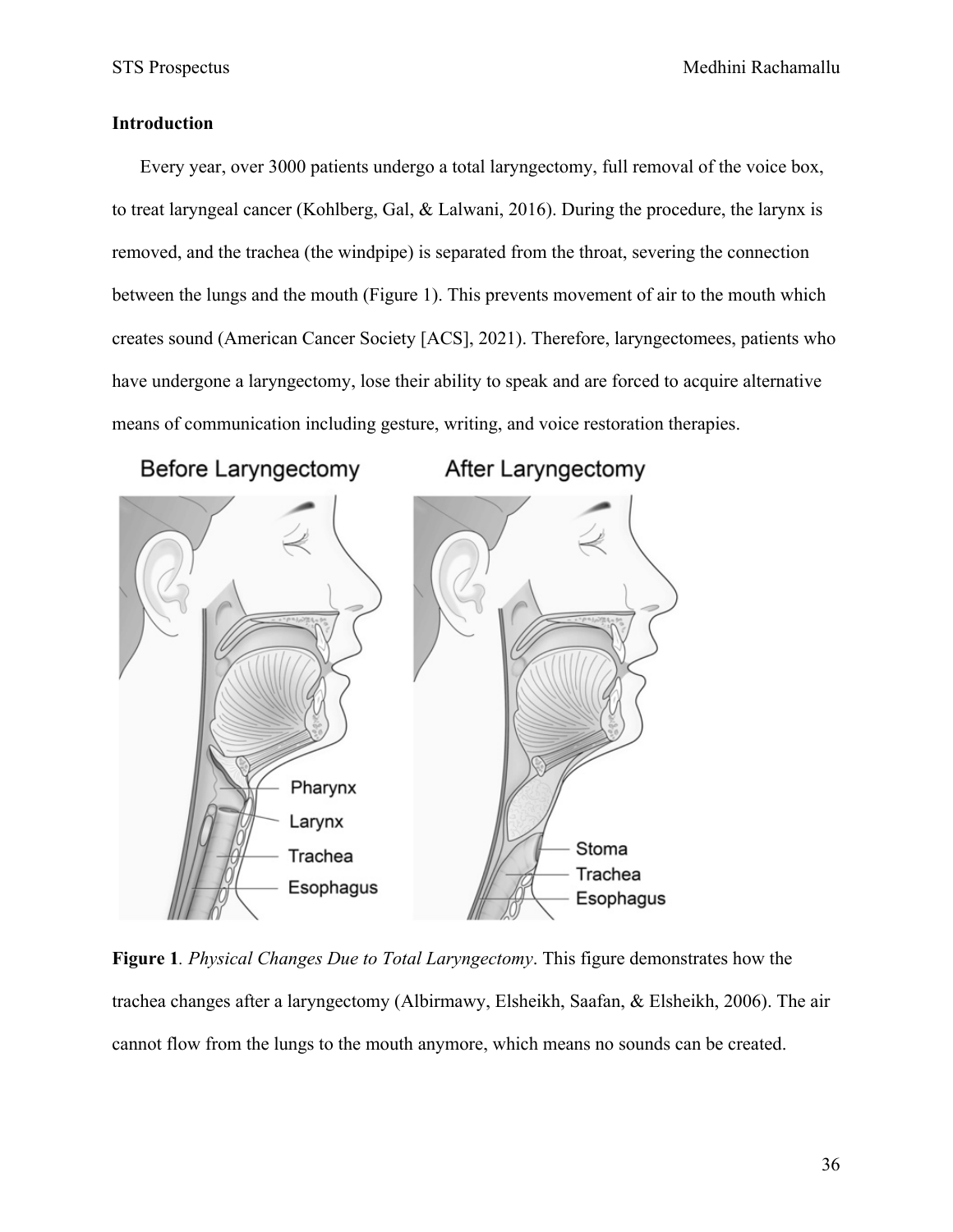The most common voice restoration therapy is trachea-esophageal puncture (TEP), which is a surgical procedure that allows patients to redirect air out of their mouth (ACS, 2021). Roughly 25% of patients face complications following TEP (Andrews, Mickel, Monahan, Hanson, & Ward, 1987), including recurring infections, pneumonia, and sometimes death (Albirmawy et al., 2006). These complications can arise soon after surgery or many years later (Wang et al., 1991), reducing predictability.

The electrolarynx, a battery-operated device that creates a mechanical voice, is another voice restoration method, but it is non-invasive. Less complications are associated with the electrolarynx, but it also produces reduced intelligible speech when compared with TEP. Although it is a very common form of voice restoration, traditional electrolarynxes produce little, if any, pitch variation, creating a single fundamental voice frequency (F0) (Liana Guo, 2016). Regular speech contains F0 contours, which humans naturally interpret as tone in speech (Eady, 1982). Additionally, all widely used electrolarynx models require users to operate the device with one hand and find the correct location to press the vibration, which reduces accessibility since one hand is occupied. Still, electrolarynx technology is vital due to its non-invasive nature and because it serves as the main backup for those who face complications in other voice restoration therapies (ACS, 2021).

The biggest pitfall of a total laryngectomy is the subsequential depreciation in quality of life that patients experience. Along with changes to breathing and swallowing, these patients can no longer communicate the way that they used to, leading to isolation, mental health issues, and a decrease in quality of healthcare (Souza et al., 2020). Improving electrolarynx technology provides laryngectomees with a non-invasive, simple way to be able to speak again, which could drastically improve their quality of life. Therefore, my technical project aims to create and train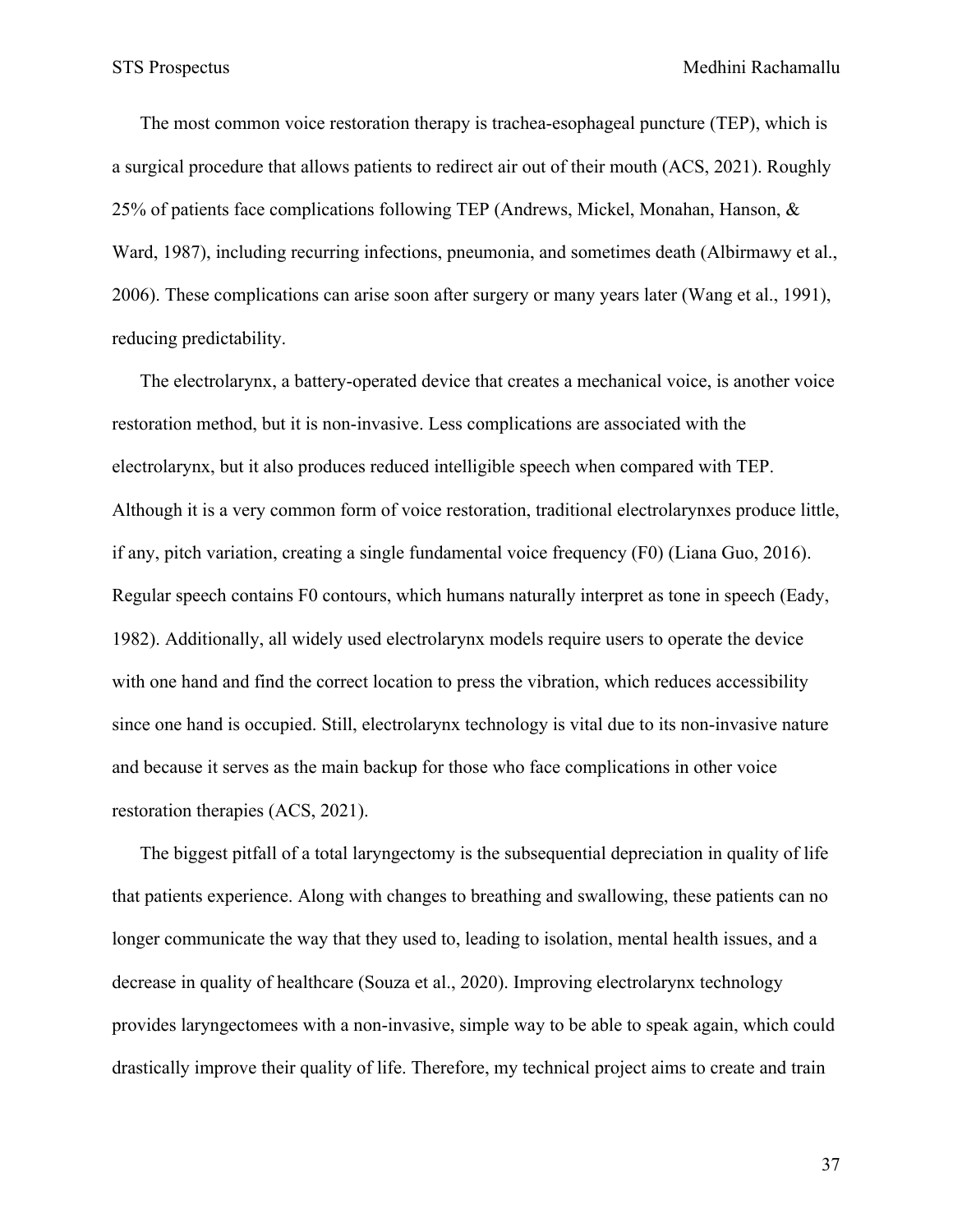STS Prospectus **Medhini Rachamallu** 

an Artificial Neural Network (ANN), which consists of a Convolutional Neural Net (ConvNet) and a Long Short-Term Memory (LSTM) network, using visual and auditory signals from videos of laryngectomee's and non-laryngectomees with and without an electrolarynx to create a computer generated, intelligible, "normal" voice. However, since all our data is from patients speaking in the English language, this project cannot help patients around the world who speak other languages. I will explore how languages are related to understand how we can incorporate these relationships while designing algorithms.

### **Technical Topic**

Although the electrolarynx is associated with far less complications than TEP, it produces a more robotic, mechanical voice that can be unintelligible. Dissatisfaction with a laryngectomee's ability to communicate can lead to a depreciation in quality of life both with families and healthcare providers, an increase in isolation, and the development of mental health issues (Souza et al., 2020). Therefore, improving electrolarynx technology provides laryngectomees with a non-invasive, simple way to be able to speak again through the help of hospital-provided speech therapists.

My project aims to create and train an ANN, which consists of a ConvNet and a LSTM network, using visual and auditory signals from an electrolarynx to create a computer generated, intelligible, "normal" voice to increase speech intelligibility. Processing auditory data using Mel frequency cepstral coefficients (MFCC) (Qian, Wang, Zhang, Liu, & Niu, 2019) for feature extraction and training using ConvNets has shown reduced error rates by 6-10% (S, U, K,  $\&$ Padmini, 2018). Combined with LSTMs, studies have shown that word recognition can have an error rate as low as 6% with only auditory data (W. Wang, Yang, & Yang, 2020). This project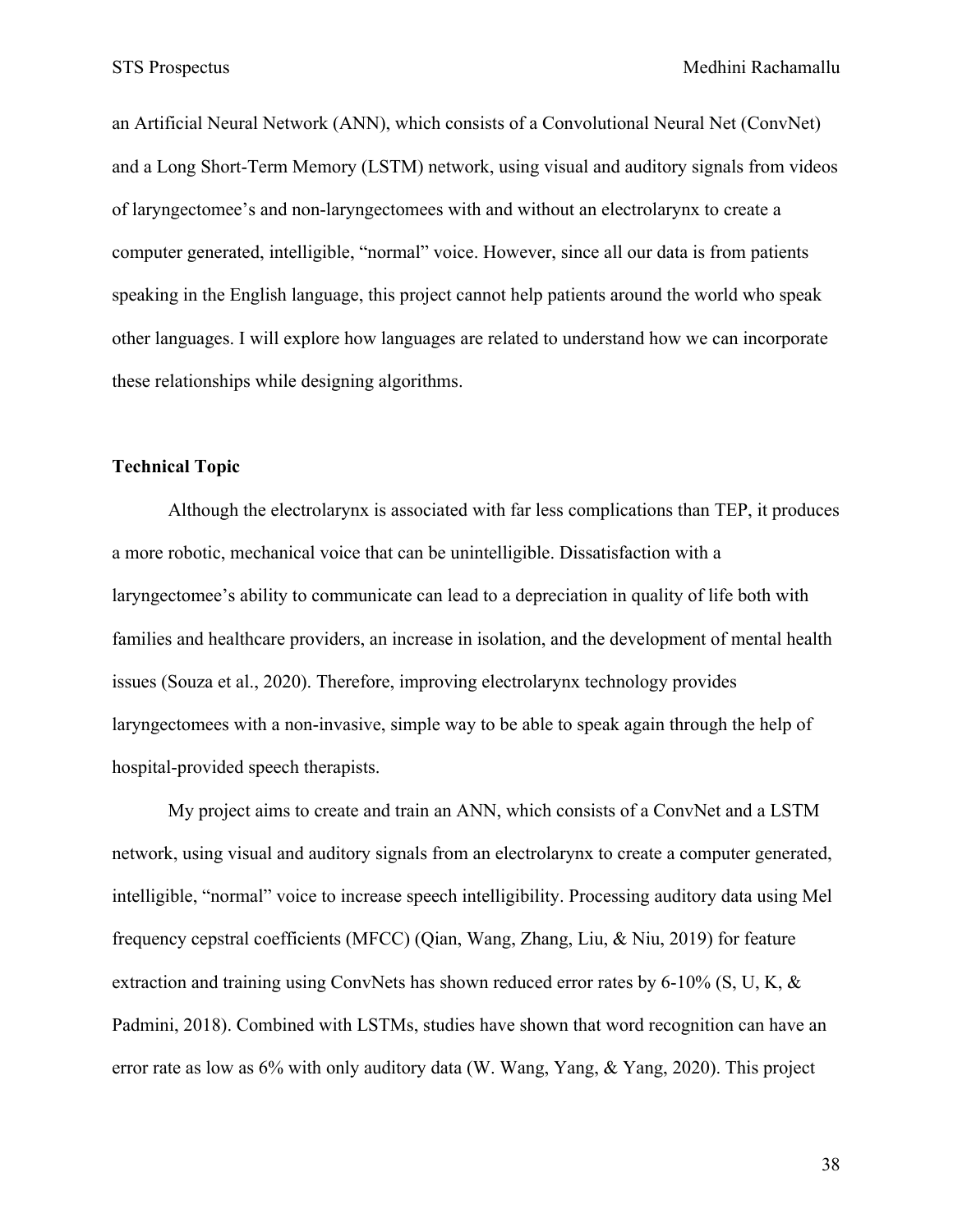aims to combine auditory data with visual data to improve accuracy overall and in settings where only one of the two might be available.

New electrolarynxes have been created which attempt to modulate F0 frequency to convey tone. These models use varying amounts of finger pressure on a single button, control expiration pressure from the neck, filter electromyographic signals from neck muscle contractions, and adjust forearm tilt movement to create changes in F0 frequency, but they convey natural intonation patterns to only varying degrees of success (Liana Guo, 2016). Additionally, two electrolarynx models currently being developed in Japan models also remove the use of a hand: the first consists of two frequency modulators that attach around the neck as a band and the second is a retainer-style frequency modulator that fits into the mouth (Takeuchi, Masaki, 2021). Due to the stabilization of the vibrator, these models also produce more intelligible sound output.

Previously, Microsoft's Xbox 360 Kinect Model 1414 was used to track a subject's lip movements utilizing three locations to calculate distances, applying facial recognition software, and training an ANN with this data. Optimization for this network produced  $\sim$ 77% accuracy in the ability to correctly identify sentences based on lip movements (Kohlberg et al., 2016). A similar model can be applied to the electrolarynx to track articulatory movements and improve intelligible speech production. This study corroborates that lip reading data can be trained using ANNs. Other studies have also used ConvNets and LSTMs to train lip reading datasets (Fernandez-Lopez & Sukno, 2018).

The first part of our technical project involves designing an ANN to map English phonemes to visual and acoustic electrolarynx in individuals with functioning larynges using *The Rainbow Passage*, a well-known passage containing all the phonemes in the English language.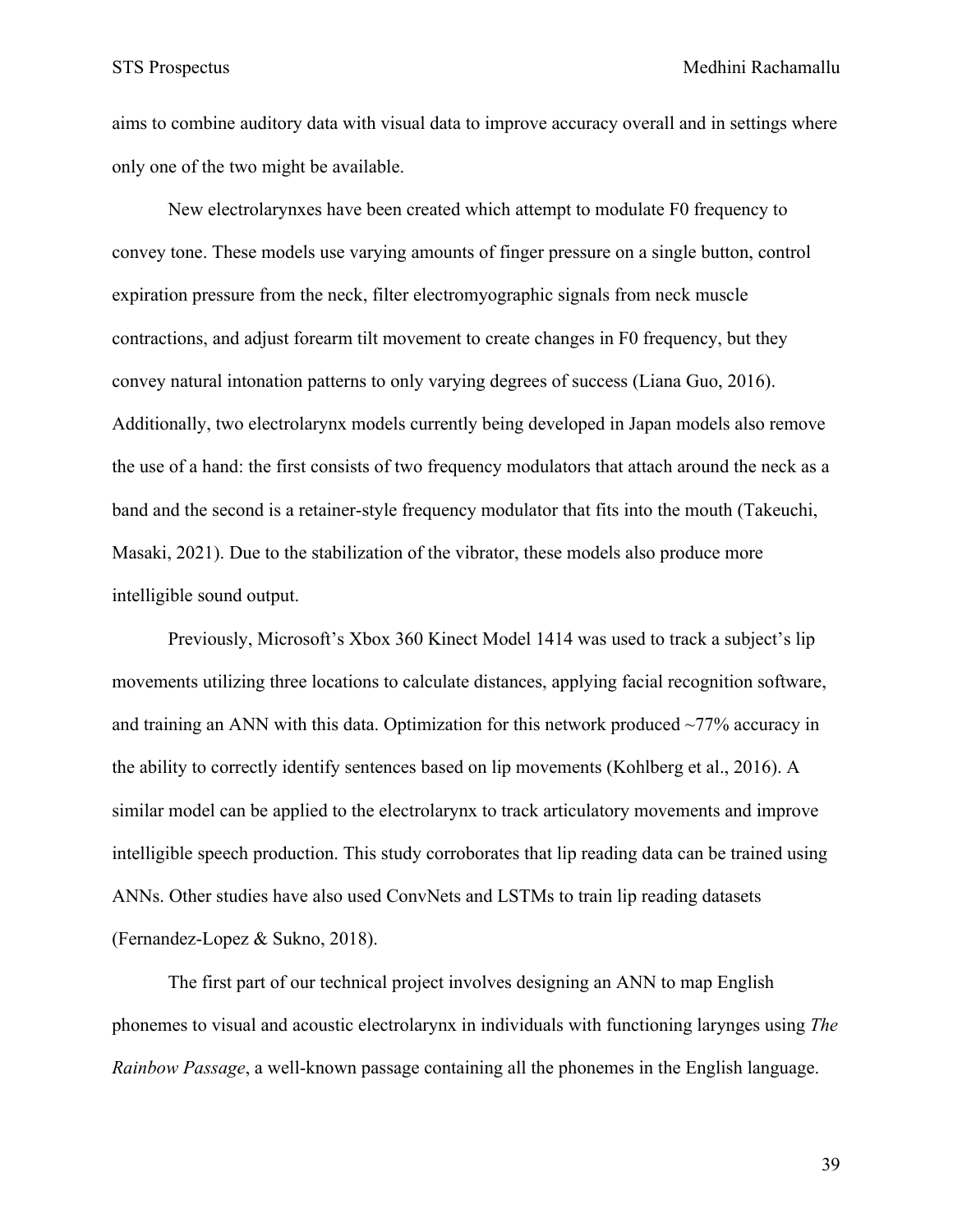Five English-speaking adults were recruited, trained to read this passage by a speech therapist, and recorded with and without an electrolarynx. After the ANN has been trained, it will be refined using conversational speech between these adults. The second part of this project involves applying the trained ANN to conversational speech in laryngectomees. Five Englishspeaking laryngectomee adults will be recruited to read *The Caterpillar Passage*, a passage with similar elements, and have conversational speech using the electrolarynx.

Both auditory and visual data have their own drawbacks. With the auditory data, the electrolarynx produces a very high background noise that needs to be removed before any features can be extracted using MFCC and Fourier Transforms. Additionally, the presence of accents even in the English language could create some obstacles, especially if English is not the speaker's native language (Kavanagh, 2007). Currently, the data collected for this project includes patients and volunteers who have been trained on how to speak with electrolarynx, but since accents do carry through the electrolarynx, running more conversational data through this model could pose potential problems. With visual lip-reading data, there are many phonemes that have the same mouth positioning. The phonemes *p* and *b* are nearly indistinguishable through video because the change in pronunciation occurs inside the mouth. The same happens for *k* and *g* since only the tongue position inside the mouth changes (Fernandez-Lopez & Sukno, 2018). However, combining both audio and visual data could be powerful if the datasets are able to complement each other.

Although the audio and visual data might provide a high accuracy together, one major drawback of this project is that it focuses solely on the English language. Other areas around the world, such as South America and Africa, have a large prevalence of total laryngectomies (Fagan, Lentin, & Quail, 2013; Vartanian, Carrara-de-Angelis, & Kowalski, 2013), but their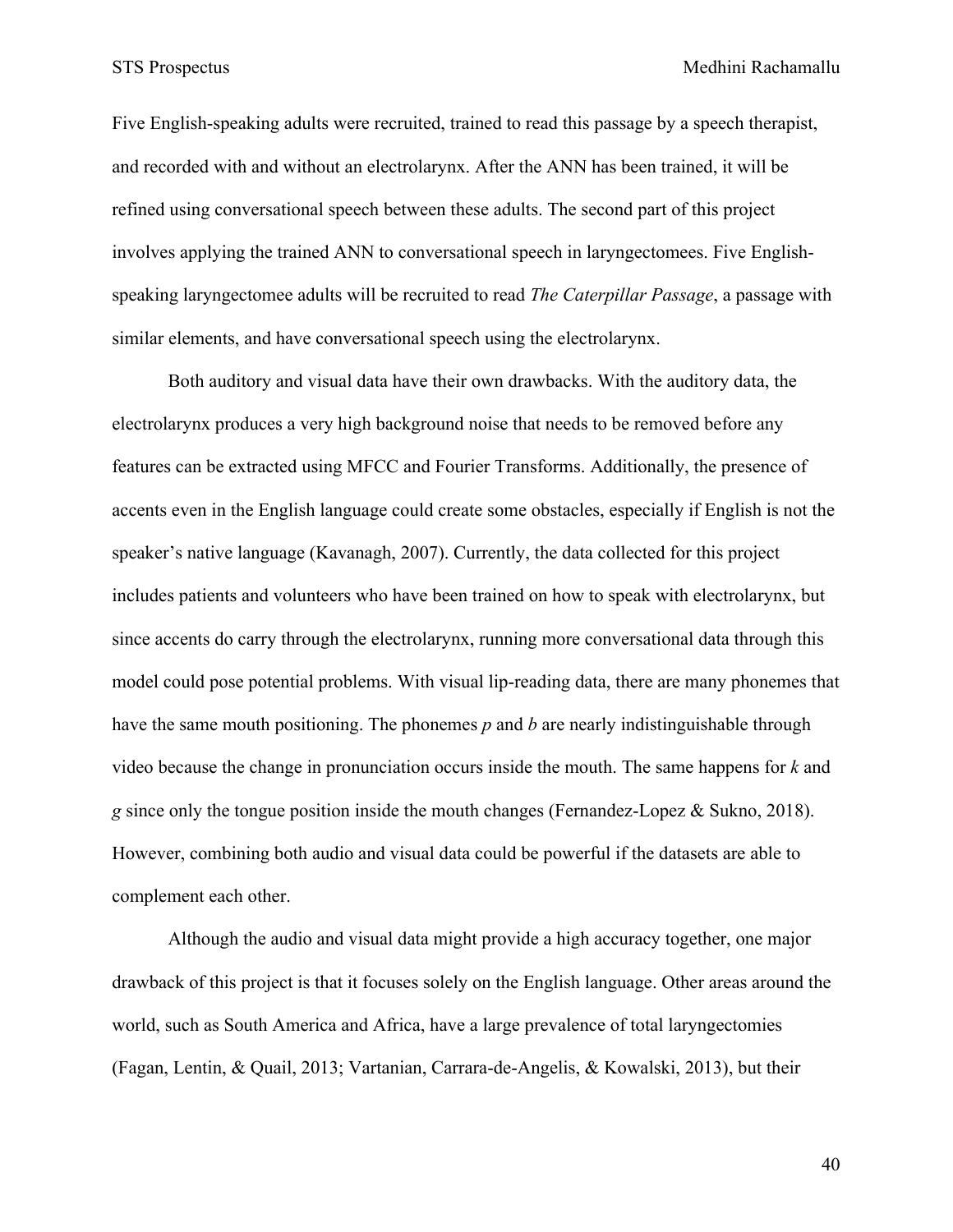languages differ significantly from the English language. In fact, some sounds in other languages do not even exist in the English language, meaning that they would not be captured by the two passages used to train the ANN.

### **STS Topic**

Although the data for our technical project consists of English speakers trained by a speech therapist, patients internationally use an electrolarynx to communicate after a laryngectomy. I will seek to understand the relationship between languages and how those relationships can help develop algorithms.

Generally, languages can be grouped into two broad categories: tonal and stress languages (Eady, 1982). Stress languages include those such as English, German, etc. (Cahill  $\&$ Tiberius, 2004; Dalsgaard, Andersen, Hesselager, & Petek, 1996), where the syllables of the word are characterized by varying degrees of emphasis. This stress causes an increase in F0 frequency and duration of the symbol, creating a sentence melody (Eady, 1982). Tonal languages include those such as Mandarin, Thai, etc. (Liana Guo, 2016), where intonation changes within a single word can differentiate between meanings. The overall sentence intonation in Mandarin can be explained as small ripples on a larger wave (Eady, 1982).

To compare stress and tonal languages, I will use the Linguistic Framework, consisting of three parts: 1) language has a structure, 2) when attempting to investigate the structure, a language needs to be in place, and 3) making conventions is part of the investigation (Torfehnezhad, 2016). Carnap's use of this structure defines pragmatics, semantics, and syntax as the most important part of a language system, where language can be analyzed from pragmatics to syntax or the opposite direction. Pragmatics focuses most on the relationship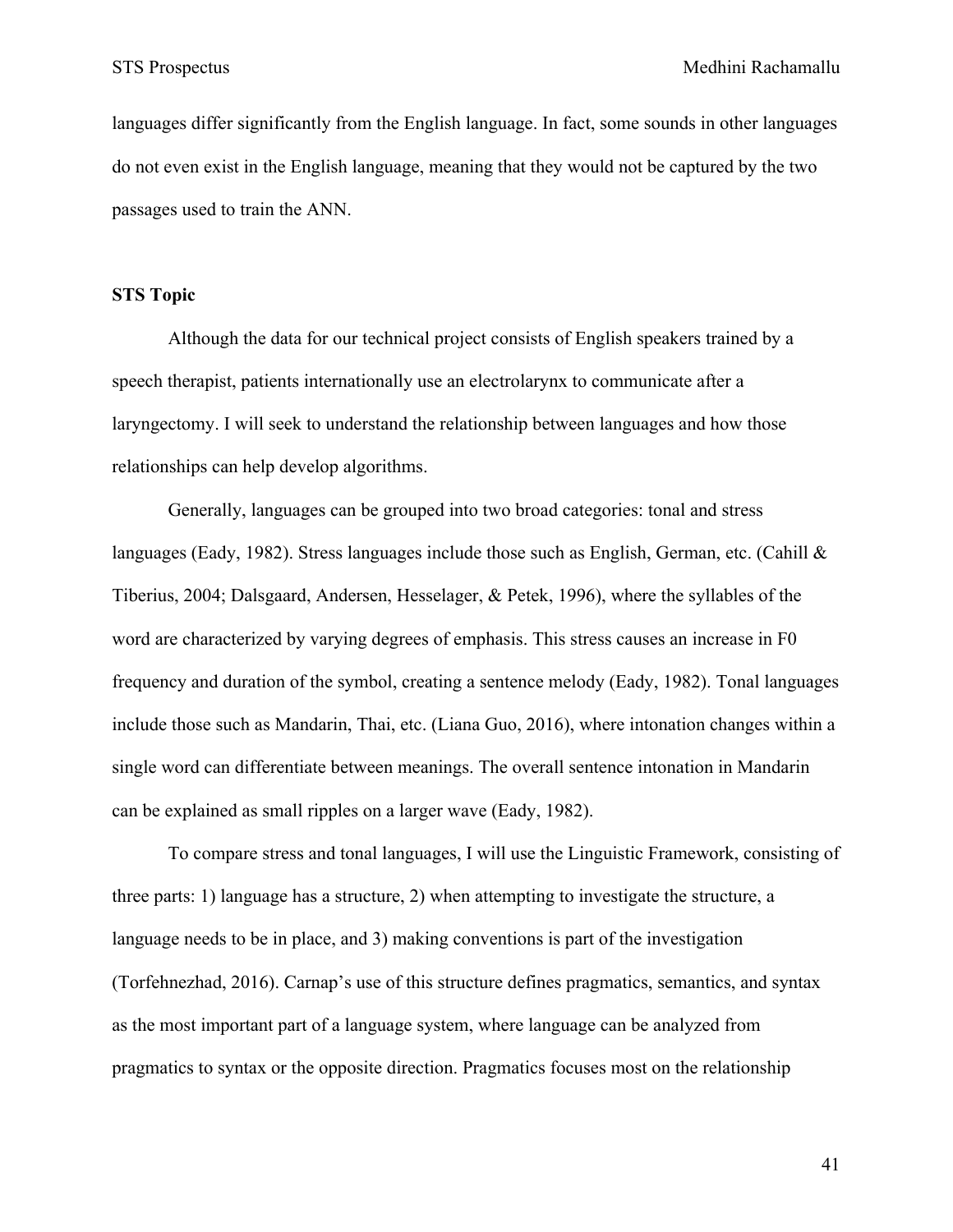between the speaker and the world while the other two parts are focused on solely the speaker. Pragmatics is defined by how the speakers of a language create signs for objects, etc. to communicate in their community, understand events, and construct theories about the world. Semantics is defined as the actual words assigned to these objects and the rules for speaking. Finally, syntax provides the interpretation of a language by understanding the expression present (Torfehnezhad, 2016). My analysis will focus mostly on semantics and syntax (Chomsky, 1955) because language datasets used in algorithms incorporate words and phonemes, which change between languages.

Semantics and syntax influence intonational boundaries in both stress and tonal languages to convey side remarks, clauses, vocatives, and more. The presence of a pause can indicate that upcoming information is new or important (Watson & Gibson, 2004). There are three major theories governing the placement of intonational boundaries. The Cooper and Paccia-Cooper theory hypothesizes that more syntactic constituents beginning or ending a phrase indicate a greater likelihood of an intonational boundary. The Gee and Grosjean theory proposes an eight-step approach to predict boundaries which includes finding phonological phrases and the positioning of those phrases with respect to verbs. The third theory, Ferreira's, examines both syntactic and semantic structure to identify intonational phrasing (Watson & Gibson, 2004). Together, these theories can be leveraged to isolate the use and importance of tone across stress and tonal languages.

A major part of semantics includes phonemes which is the minimal contrastive sound unit of a language. Changing a phoneme could change the meaning of a word such as in *bit* and *pit* (Kavanagh, 2007). Allophones are different realizations of phonemes such as the sounds that *k* can create. To be an allophone, the sound distribution must be predictable and if one phoneme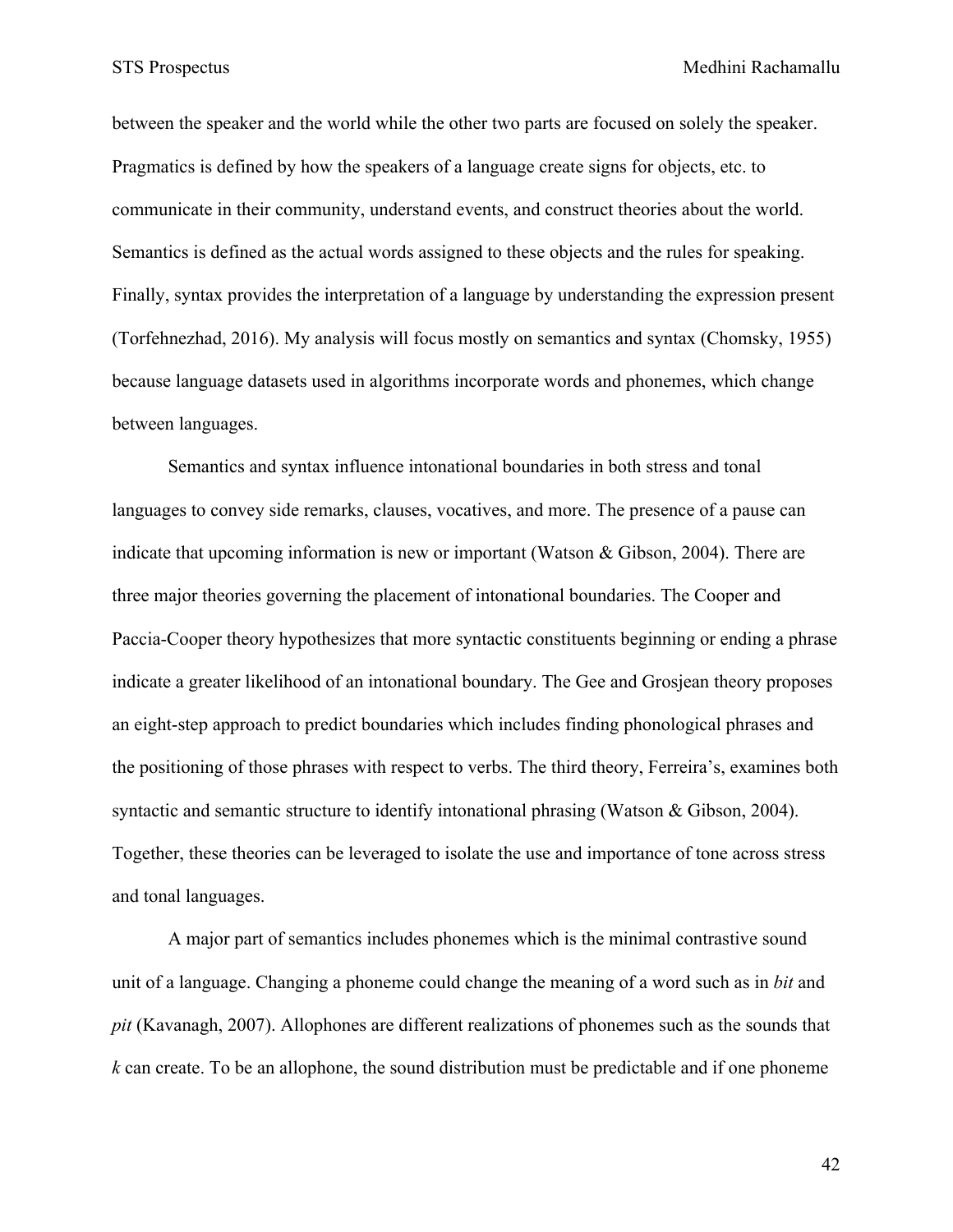is exchanged for the other in the same context, the substitution must not lead to a difference in meaning. Many other semantic structures exist such as dipthongs, the liquid R and L, and fricatives (Kavanagh, 2007). These constructions vary between languages even when they are of the same type. For example, Japanese and English are both stress languages, but Japanese contains 17 consonants and 5 vowels while English contains 24 constants and 20 vowels as phonemes (Kavanagh, 2007). When learning English as a second language, Japanese speakers carry an accent because English contains different phonetic constructions than Japanese. The phonological sounds in one's native language can influence the production of sound in the second language (Kavanagh, 2007). These subtleties increase the complexity of understanding the relationship between languages.

Language similarities can be characterized using metaphonemes, which are closely related phonemes found in multiple languages (Cahill & Tiberius, 2004). Metaphonemes are like allophones, but interchanging metaphonemes does not alter the meaning of a word. One example is the English word *cat*, the Dutch word *kat*, and the German word *katze* (Cahill & Tiberius, 2004). The vowels in these three words are slightly different even though the consonants are identical, creating slight accents during pronunciation. If an English speaker were to hear any of these three words, they would be able to understand the meaning and recognize the presence of an accent. This concept has evolved for some time now from keysymbols and archiphonemes as linguists attempt to construct a universal set of phonemes (Cahill & Tiberius, 2004). Creating a universal set of phonemes could be vital to developing algorithms that cross language-imposed boundaries.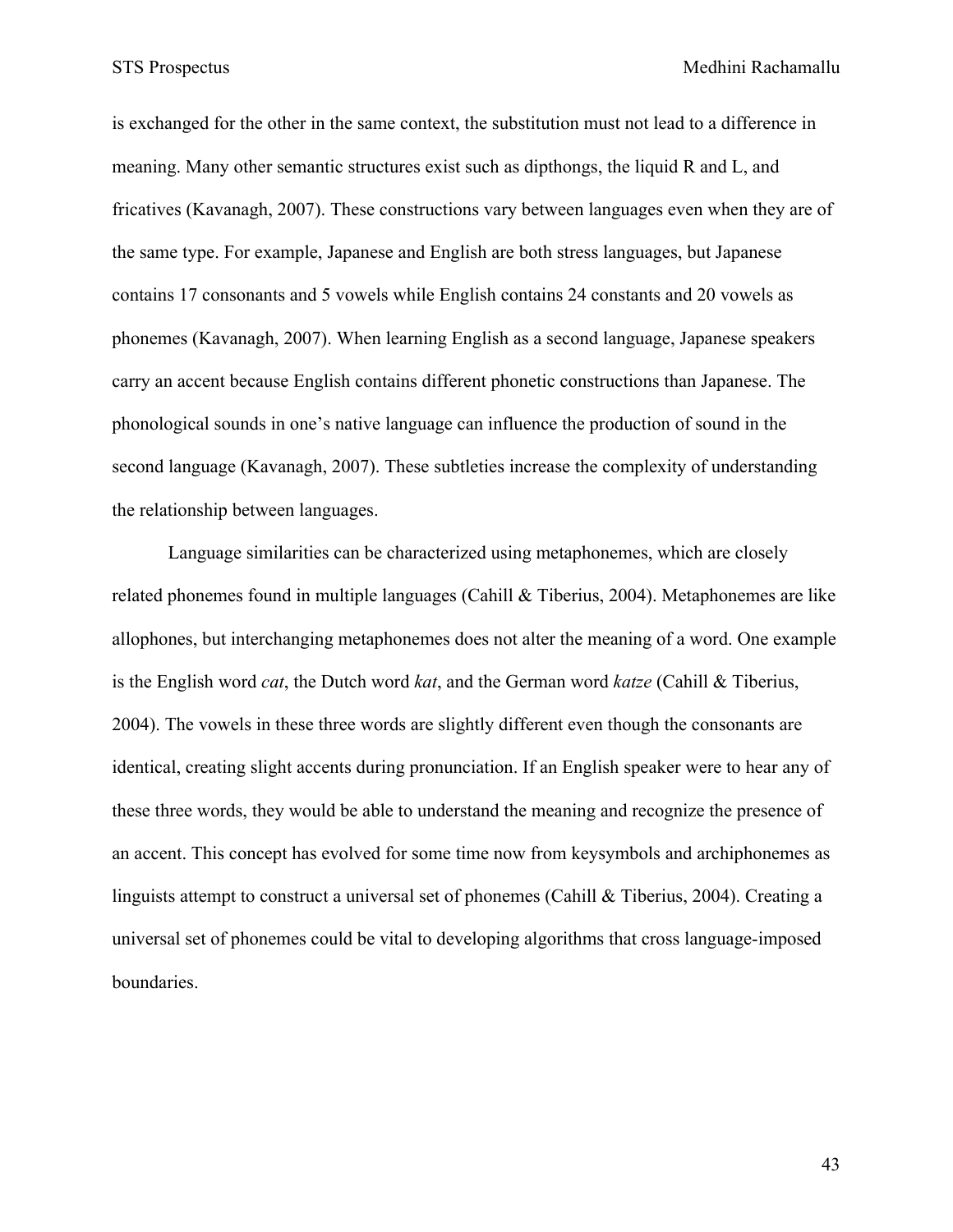STS Prospectus Medhini Rachamallu

#### **Research Question and Methods**

Using the Linguistic Framework, I will be comparing tonal and stress languages while focusing on semantics and syntax. My technical project involves training an ANN with English audio and visual data to improve speech intelligibility from the electrolarynx, which can be beneficial for patients that speak other languages as well. Therefore, I seek to understand the semantics and syntax that remain the same across languages and whether a universal set of phonemes can be created to optimize datasets and algorithms.

One venue for research will be through in-person interviews. I will begin by contacting the speech therapist that was involved in filming the videos for our dataset and continue by speaking with laryngectomees. My primary goal will be interviewing bilingual patients who speak English and use an electrolarynx because it will provide first-hand accounts on their struggles and what they think are the similarities and differences between the languages they speak when using the electrolarynx.

I will apply the Linguistic Framework to extract phonemes and uses of tone in tonal and stress languages from literature. The tonal languages used will be Mandarin and Thai while the stress languages will be English, German, and Japanese. These languages have been chosen because there is a lot of research that has been done on them both individually and in comparison with English. I will then perform a comparative analysis to determine whether metaphonemes exist between these languages to understand if a universal set of phonemes can be created between the two major language classes. The information from the interviews will also be applied at this stage to determine whether the uses of intonation in each language can be conveyed through the electrolarynx and whether they are necessary for adequate speech comprehension.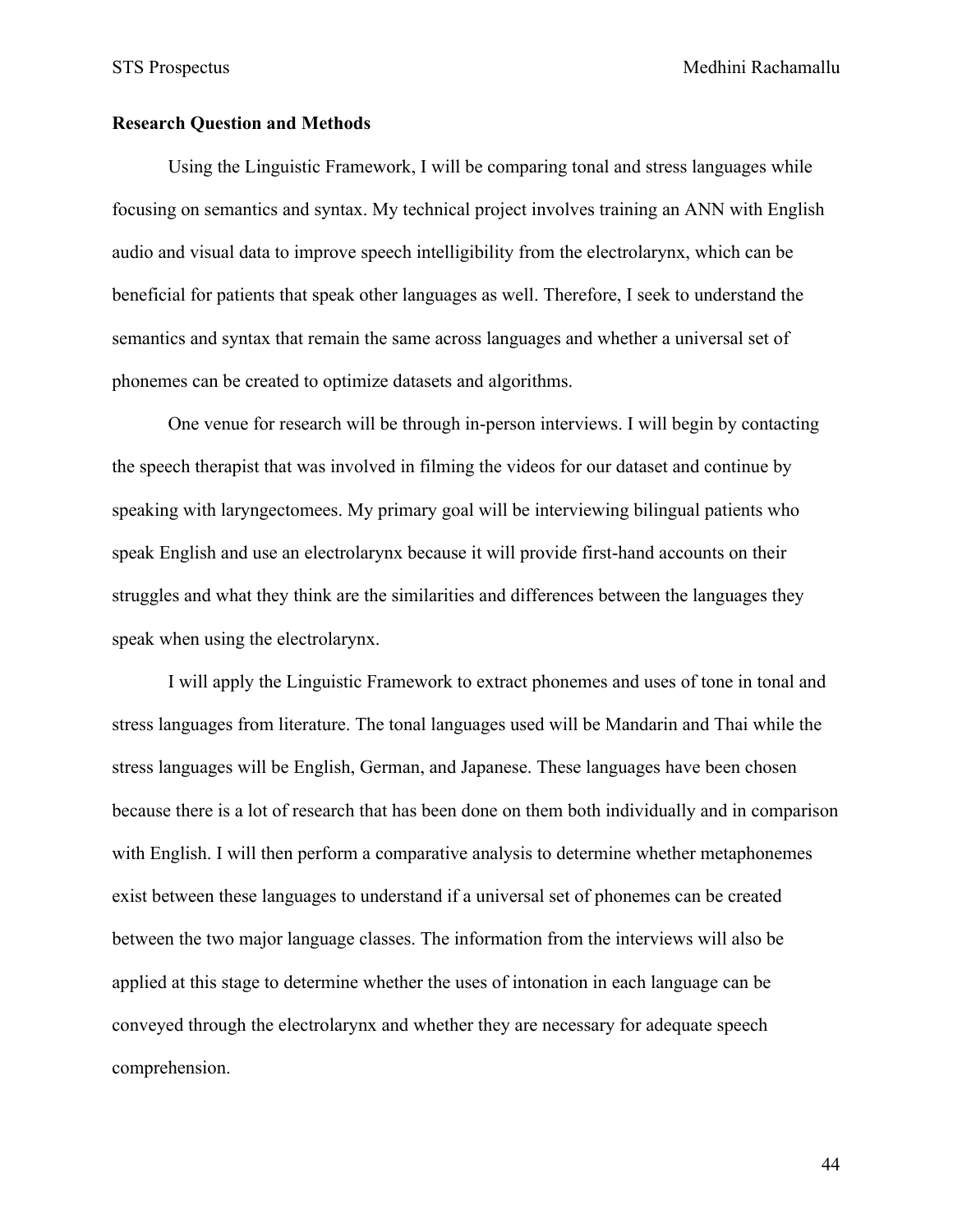# **Conclusion**

Partial and total laryngectomies are the most common treatment for laryngeal cancer (ACS) 2021), but they lead to a large depreciation in quality of life due to speech loss (Souza et al., 2020). TEP and electrolarynxes are the main voice restoration methods. TEP is associated with many complications unlike electrolarynxes, but TEP more intelligible speech. Therefore, improving electrolarynx technology to improve intelligibility can improve choices for patients.

My technical project focuses on creating and training an ANN, which consists of a ConvNet and a LSTM network, using visual and auditory signals from an electrolarynx to create a computer generated, intelligible, "normal" voice to increase speech intelligibility. All our data is in English, but patients around the world receive laryngectomies. Therefore, my STS topic focuses on the relationships between languages and how that can help design algorithms. Using the Linguistic Framework, I will analyze the semantics and syntax to investigate whether a universal set of phonemes can be created with stress and tonal languages.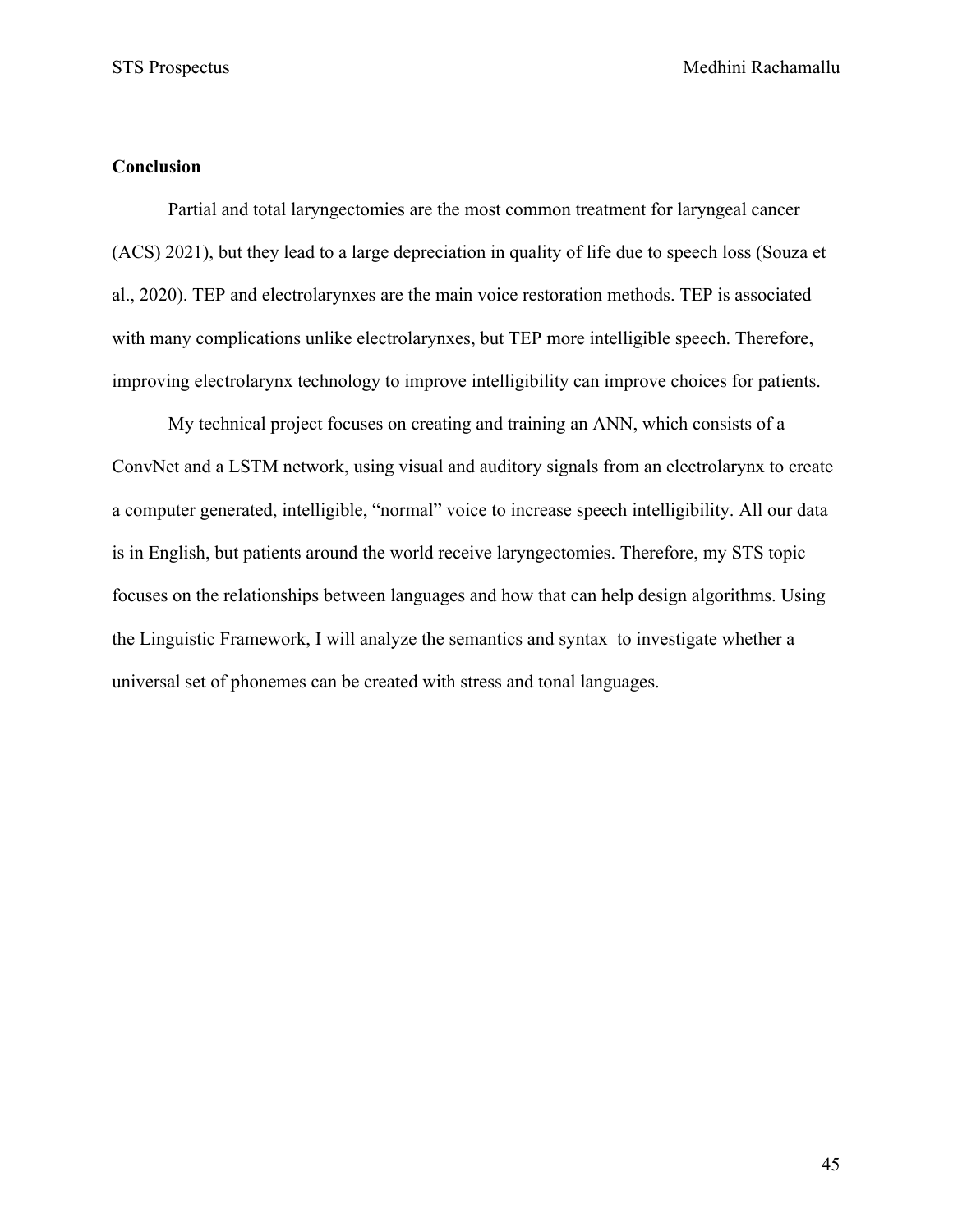STS Prospectus Medhini Rachamallu

#### **References**

- Albirmawy, O. A., Elsheikh, M. N., Saafan, M. E., & Elsheikh, E. (2006). Managing problems with tracheoesophageal puncture for alaryngeal voice rehabilitation. *The Journal of Laryngology & Otology*, *120*(6), 470–477. https://doi.org/10.1017/S0022215106000752
- American Cancer Society (ACS). (2021). Throat Cancer Follow-Up | Living as a Throat Cancer Survivor. Retrieved September 26, 2021, from https://www.cancer.org/cancer/laryngealand-hypopharyngeal-cancer/after-treatment/follow-up.html
- Andrews, J. C., Mickel, R. A., Monahan, G. P., Hanson, D. G., & Ward, P. H. (1987). Major complications following tracheoesophageal puncture for voice rehabilitation. *The Laryngoscope*, *97*(5), 562–567. https://doi.org/10.1288/00005537-198705000-00005
- Cahill, L., & Tiberius, C. (2004). *Cross-Linguistic Phoneme Correspondences*. https://doi.org/10.3115/1071884.1071906
- Chomsky, N. (1955). Logical Syntax and Semantics: Their Linguistic Relevance. *Language*, *31*(1), 36–45. https://doi.org/10.2307/410891
- Dalsgaard, P., Andersen, O., Hesselager, H., & Petek, B. (1996). Language-identification using language-dependent phonemes and language-independent speech units. *Proceeding of Fourth International Conference on Spoken Language Processing. ICSLP '96*, *3*, 1808– 1811 vol.3. https://doi.org/10.1109/ICSLP.1996.607981

Eady, S. J. (1982). Differences in the F0 Patterns of Speech: Tone Language Versus Stress Language. *Language and Speech*, *25*(1), 29–42. https://doi.org/10.1177/002383098202500103

Fagan, J. J., Lentin, R., & Quail, G. (2013). International practice of laryngectomy rehabilitation interventions: A perspective from South Africa. *Current Opinion in Otolaryngology &*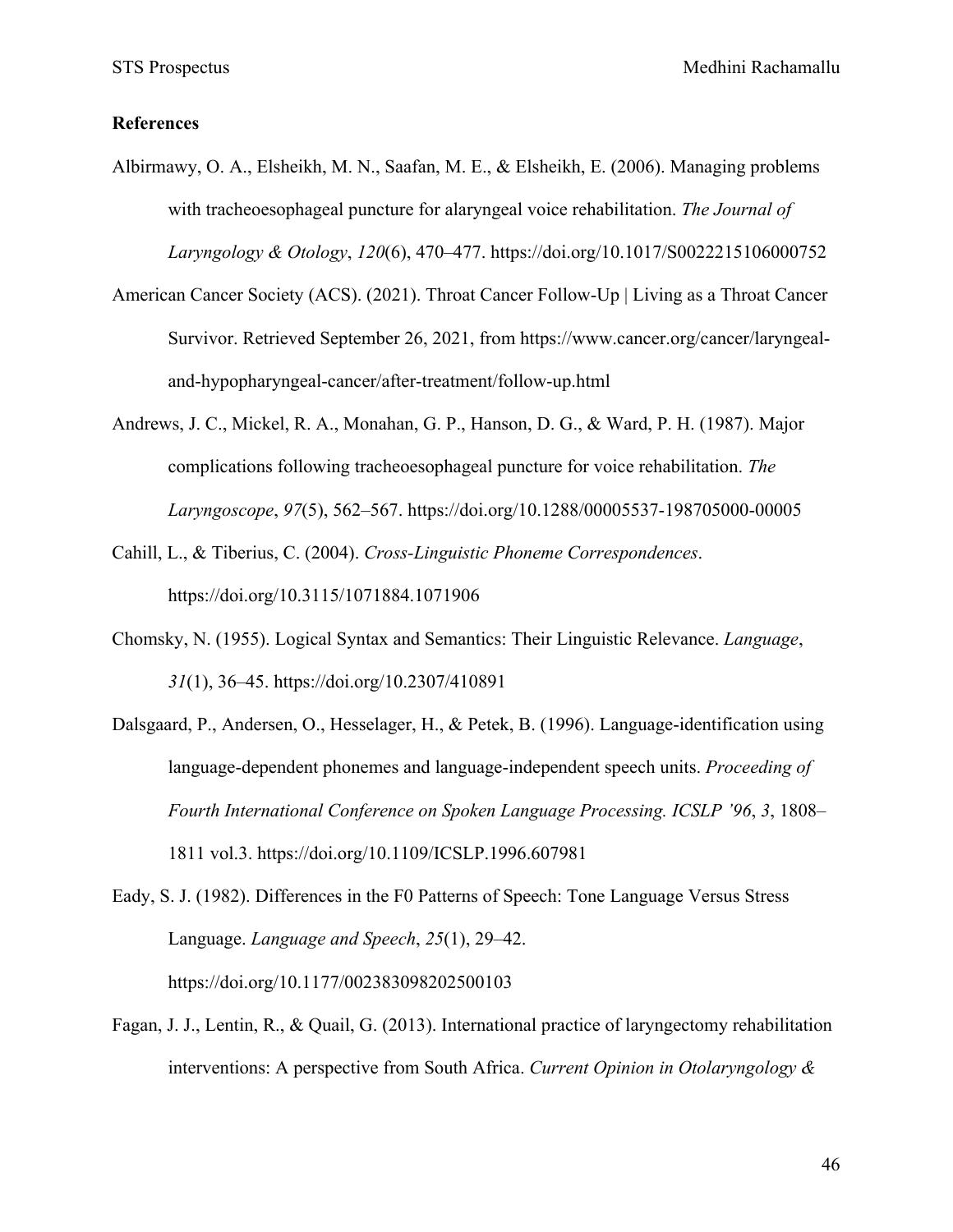*Head and Neck Surgery*, *21*(3), 199–204.

https://doi.org/10.1097/MOO.0b013e328360c3c1

- Fernandez-Lopez, A., & Sukno, F. M. (2018). Survey on automatic lip-reading in the era of deep learning. *Image and Vision Computing*, *78*, 53–72. https://doi.org/10.1016/j.imavis.2018.07.002
- Kavanagh, B. (2007). *The phonemes of Japanese and English: A contrastive analysis study*. https://doi.org/10.24552/00001866

Kohlberg, G. D., Gal, Y. (Kobi), & Lalwani, A. K. (2016). Development of a Low-Cost, Noninvasive, Portable Visual Speech Recognition Program. *Annals of Otology, Rhinology & Laryngology*, *125*(9), 752–757. https://doi.org/10.1177/0003489416650689

- Liana Guo, K. N. (2016). Generating Tonal Distinctions in Mandarin Chinese Using an Electrolarynx with Preprogrammed Tone Patterns. *Speech Communication*, *78*, 34. https://doi.org/10.1016/j.specom.2016.01.002
- Qian, Z., Wang, L., Zhang, S., Liu, C., & Niu, H. (2019). Mandarin Electrolaryngeal Speech Recognition Based on WaveNet-CTC. *Journal of Speech, Language, and Hearing Research*, *62*(7), 2203–2212. https://doi.org/10.1044/2019\_JSLHR-S-18-0313
- S, A., U, K., K, K. V., & Padmini, M. L. (2018). Neural Network based New Bionic Electro Larynx Speech System. *International Journal of Engineering Research & Technology*, *5*(13). Retrieved from https://www.ijert.org/research/neural-network-based-new-bionicelectro-larynx-speech-system-IJERTCONV5IS13154.pdf, https://www.ijert.org/neuralnetwork-based-new-bionic-electro-larynx-speech-system
- Souza, F. G. R., Santos, I. C., Bergmann, A., Thuler, L. C. S., Freitas, A. S., Freitas, E. Q., & Dias, F. L. (2020). Quality of life after total laryngectomy: Impact of different vocal